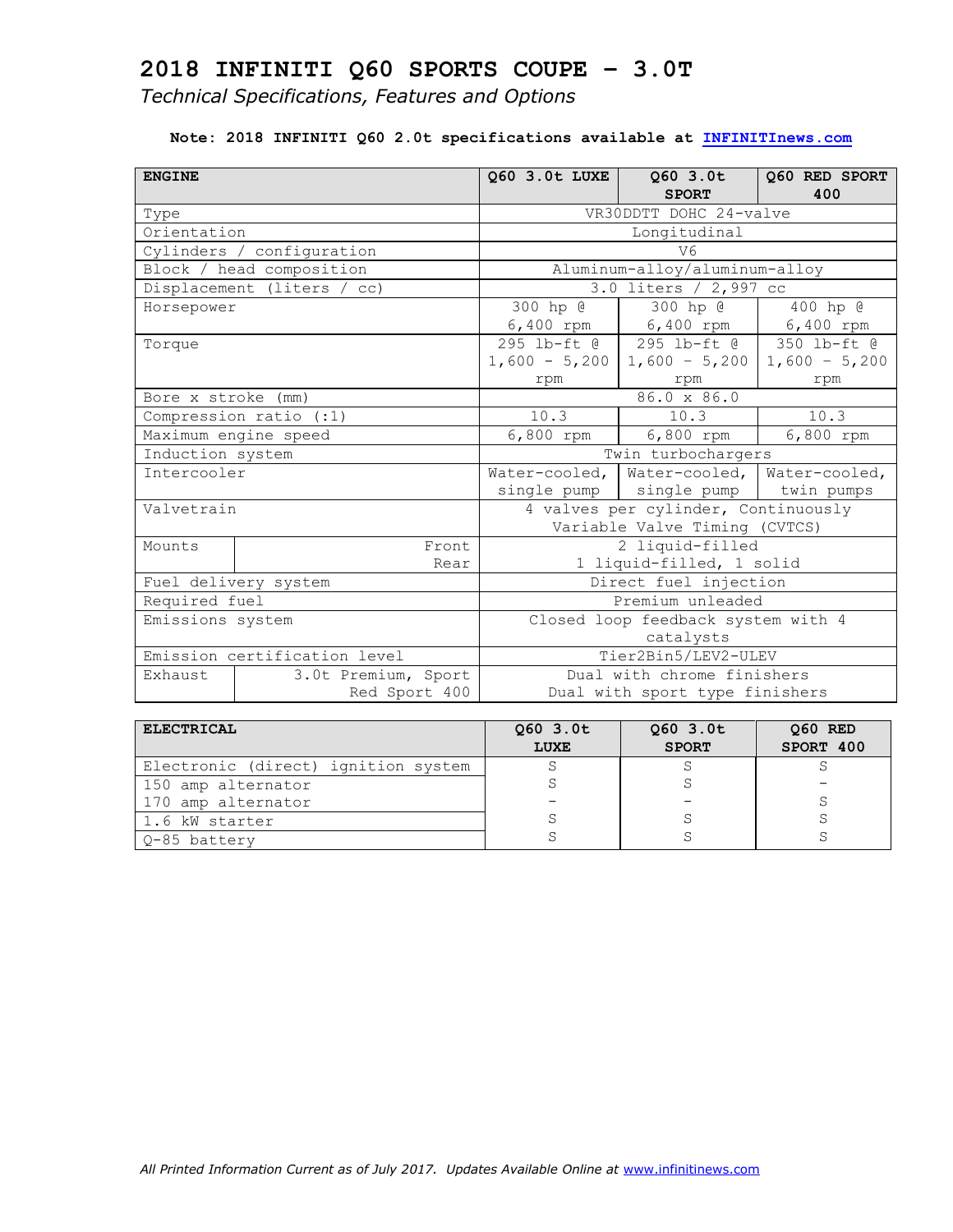| <b>DRIVETRAIN</b>                            |                 | 060 3.0t    | $Q60$ 3.0t                         | Q60 RED    |  |
|----------------------------------------------|-----------------|-------------|------------------------------------|------------|--|
|                                              |                 | <b>LUXE</b> | <b>SPORT</b>                       | SPORT 400  |  |
| Drive configuration                          |                 |             |                                    |            |  |
| Front engine/rear-wheel drive                |                 | S.<br>(RWD) | S (RWD)                            | S (RWD)    |  |
| Front engine/ATESSA ET-S® all-wheel<br>drive |                 | S.<br>(AWD) | S (AWD)                            | S<br>(AWD) |  |
| Transmission type                            |                 |             | 7-speed automatic w/Sport mode and |            |  |
|                                              |                 |             | Downshift Rev Matching             |            |  |
| Adaptive Shift Control                       |                 |             | S                                  |            |  |
| Hill Start Assist                            |                 |             | S                                  |            |  |
| Gear ratios (:1)                             | 1st             |             | 4.783                              |            |  |
|                                              | 2 <sub>nd</sub> |             | 3.103                              |            |  |
|                                              | 3rd             | 1.984       |                                    |            |  |
|                                              | 4 <sup>th</sup> | 1.371       |                                    |            |  |
|                                              | 5 <sup>th</sup> | 1.000       |                                    |            |  |
|                                              | 6 <sup>th</sup> | 0.871       |                                    |            |  |
| 7 <sup>th</sup>                              |                 | 0.776       |                                    |            |  |
|                                              | Rev.            |             | 3.859                              |            |  |
| Final drive ratio $( : 1)$                   |                 | 2.937       | 2.937                              | 3.133      |  |
| Advanced Vehicle Dynamic Control             |                 |             | S                                  |            |  |
| (VDC) with cancellation switch               |                 |             |                                    |            |  |

| BODY, SUSPENSION AND STEERING |            | Q60 3.0t<br>LUXE | Q60 3.0t<br><b>SPORT</b>                 | Q60 RED<br>SPORT 400 |
|-------------------------------|------------|------------------|------------------------------------------|----------------------|
| Body type                     | Unibody    |                  | High-strength steel corrosion-resistant, |                      |
|                               |            |                  | aluminum hood                            |                      |
| Front                         |            |                  | Independent double-wishbone w/stabilizer |                      |
| suspension                    |            |                  | bar                                      |                      |
| Rear                          |            |                  | Multi-link independent w/stabilizer bar  |                      |
| suspension                    |            |                  |                                          |                      |
| Electronic controlled Digital |            |                  | S                                        | S                    |
| Dynamic Suspension            |            |                  |                                          |                      |
| Steering type                 |            |                  | Power-assisted, vehicle-speed-sensitive  |                      |
|                               |            |                  | rack-and-pinion                          |                      |
| Direct Adaptive               |            | $\mathbf{P}$     | P                                        | $\mathbf{P}$         |
| Steering                      |            |                  |                                          |                      |
| Steering ratio                | <b>RWD</b> | 16.9:1           | 15.0:1                                   | 15.0:1               |
| Electronic Power              | AWD        |                  | 16.7:1                                   | 16.7:1               |
| Steering                      |            |                  |                                          |                      |
| Turns (lock-to-               | <b>RWD</b> | 3.01             | 2.68                                     | 2.68                 |
| lock) Electronic              | AWD        |                  | 2.88                                     | 2.88                 |
| Power Steering                |            |                  |                                          |                      |
| Steering ratio -              | <b>RWD</b> |                  | $12.07 - 32.94$                          |                      |
| Direct Adaptive               | AWD        |                  | $11.86 - 32.36$                          |                      |
| Steering                      |            |                  |                                          |                      |
| Turns (lock-to-<br><b>RWD</b> |            |                  | 2.12                                     |                      |
| lock) Direct                  | AWD        |                  | 2.02                                     |                      |
| Adaptive                      |            |                  |                                          |                      |
| Steering                      |            |                  |                                          |                      |
| Turning diameter              | <b>RWD</b> |                  | 36.7                                     |                      |
| (feet)                        | AWD        |                  | 38.1                                     |                      |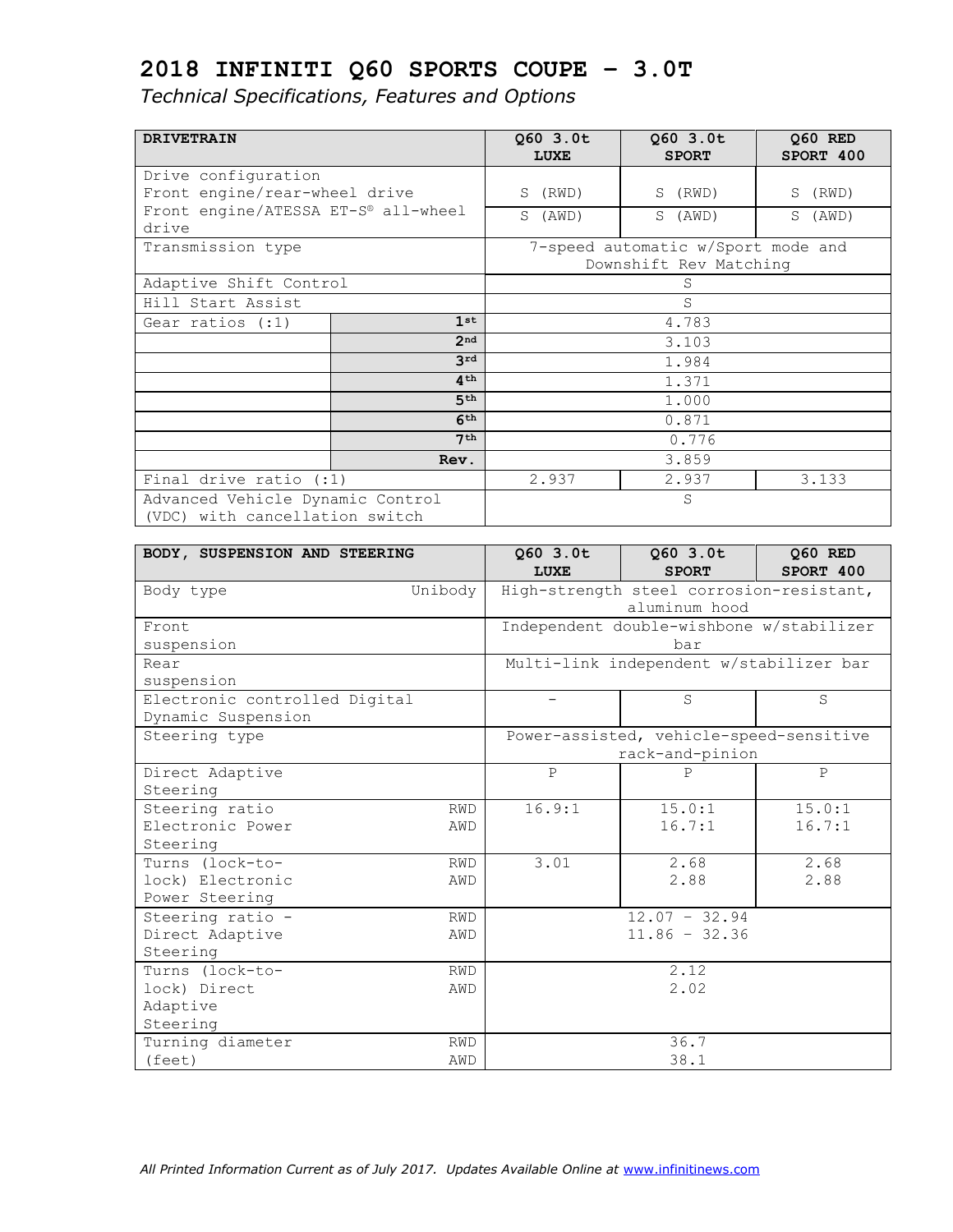## **2018 INFINITI Q60 SPORTS COUPE – 3.0T** *Technical Specifications, Features and Options*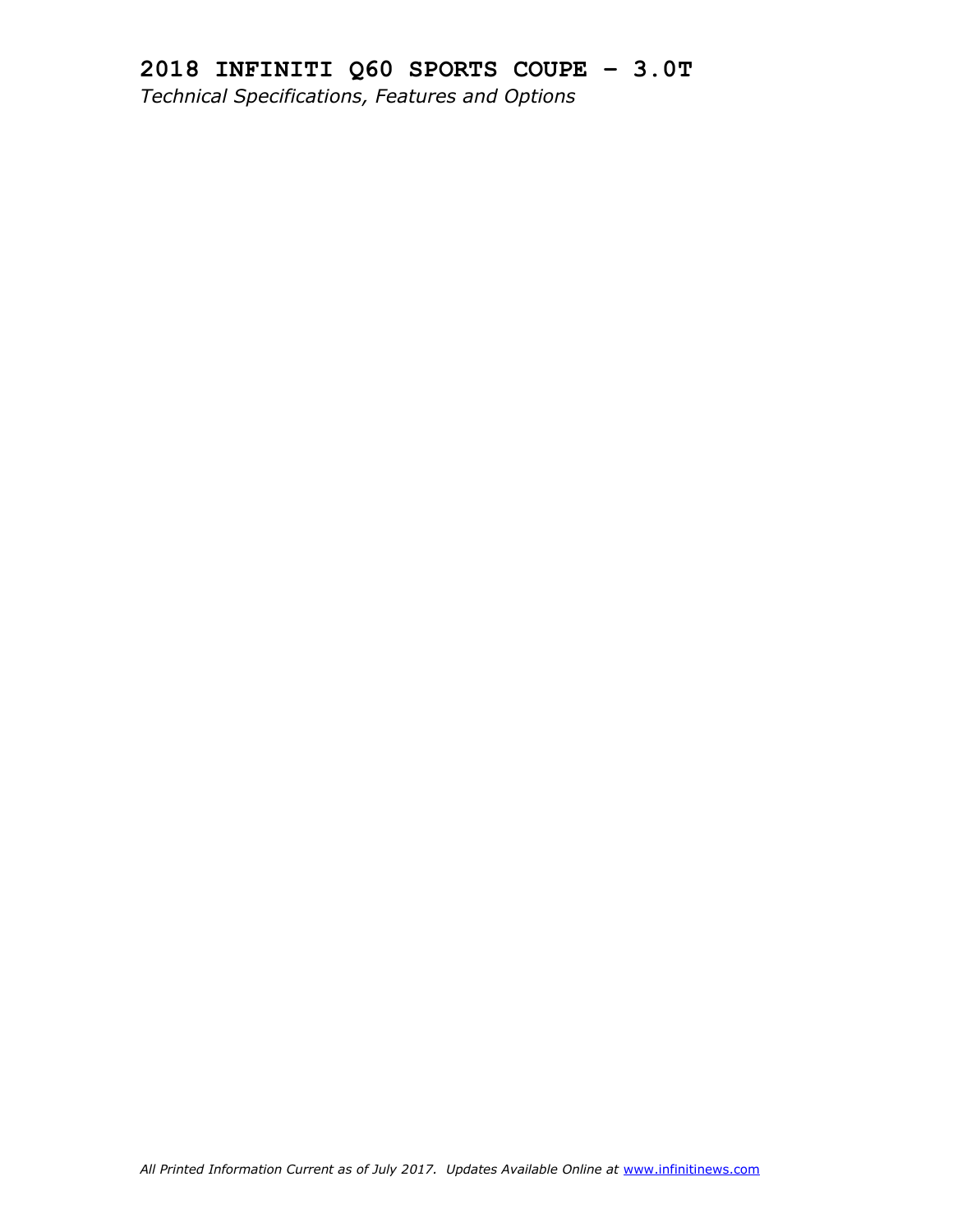| <b>BRAKES</b>                       |                   | $Q60$ 3.0t<br><b>LUXE</b> | $Q60$ 3.0t<br><b>SPORT</b> | 060 RED<br>SPORT 400 |
|-------------------------------------|-------------------|---------------------------|----------------------------|----------------------|
| Power-assisted                      | Front             | S                         |                            |                      |
| vented disc                         | $12.6 \times 1.1$ |                           |                            |                      |
| (in.)                               |                   |                           |                            |                      |
|                                     | Rear              | S                         |                            |                      |
|                                     | $12.1 \times 0.6$ |                           |                            |                      |
|                                     | Front             |                           | S                          | S                    |
|                                     | $14.0 \times 1.3$ |                           |                            |                      |
|                                     | Rear              |                           | S                          | S                    |
|                                     | 13.8 x 0.8        |                           |                            |                      |
| 2-piston front/1piston rear         |                   | S                         |                            |                      |
| calipers                            |                   |                           |                            |                      |
| 4-piston front/2-piston rear        |                   |                           | S                          | S                    |
| calipers                            |                   |                           |                            |                      |
| Electronic Brake force Distribution |                   |                           | S                          |                      |
| Brake Assist with Preview Braking   |                   |                           | S                          |                      |
| Function                            |                   |                           |                            |                      |
| 4-wheel/4-channel/4-sensor Anti-    |                   |                           | S                          |                      |
| lock Braking System (ABS)           |                   |                           |                            |                      |
| Parking brake                       |                   |                           | Foot-operated              |                      |

| WHEELS AND TIRES |                                     | $Q60$ 3.0t<br>LUXE | 060 3.0t<br><b>SPORT</b> | 060 RED<br>SPORT 400 |
|------------------|-------------------------------------|--------------------|--------------------------|----------------------|
| <b>Wheels</b>    |                                     |                    |                          |                      |
| Aluminum-        | 19x9-in machine                     | S                  |                          |                      |
| alloy            | finish                              |                    |                          |                      |
|                  | 19x9 machined face/black painted    |                    | S                        |                      |
|                  | pockets                             |                    |                          |                      |
|                  | 20x9 front, 20x9.5 rear dark finish |                    |                          | S.<br>RWD<br>$-$     |
|                  | 20x9 front/rear dark finish         |                    |                          | $S-$ AWD             |
| Tires            |                                     |                    |                          |                      |
| $A11-$           | 255/40RF19                          | S                  |                          |                      |
| Season           |                                     |                    |                          |                      |
| $A11-$           | 255/40RF19                          |                    | S                        |                      |
| Season           |                                     |                    |                          |                      |
| Staggered        | 255/35R20 front                     |                    |                          | S-RWD                |
| - Summer         | 275/30R20 rear                      |                    |                          |                      |
| $A11-$           | 255/35R20 front/rear                |                    |                          | $S-AND$              |
| season           |                                     |                    |                          |                      |

| EXTERIOR DIMENSIONS (inches) |            | $Q60$ 3.0t<br>LUXE | 060 3.0t<br><b>SPORT</b> | 060 RED<br>SPORT 400 |  |
|------------------------------|------------|--------------------|--------------------------|----------------------|--|
| Wheelbase                    |            |                    | 112.2                    |                      |  |
| Overall length               |            |                    | 184.4                    |                      |  |
|                              |            |                    |                          |                      |  |
| Overall width                |            | 72.8               |                          |                      |  |
| Overall height               | <b>RWD</b> |                    | 54.5                     |                      |  |
|                              | AWD        |                    | 54.9                     |                      |  |
| Front track width            | <b>RWD</b> | 61.2               | 61.4                     | 61.4                 |  |
|                              | AWD        | 61.2               | 61.4                     | 61.4                 |  |
| Rear track width             | <b>RWD</b> | 62.4               | 62.6                     | 62.0                 |  |
|                              | AWD        | 62.4               | 62.6                     | 62.6                 |  |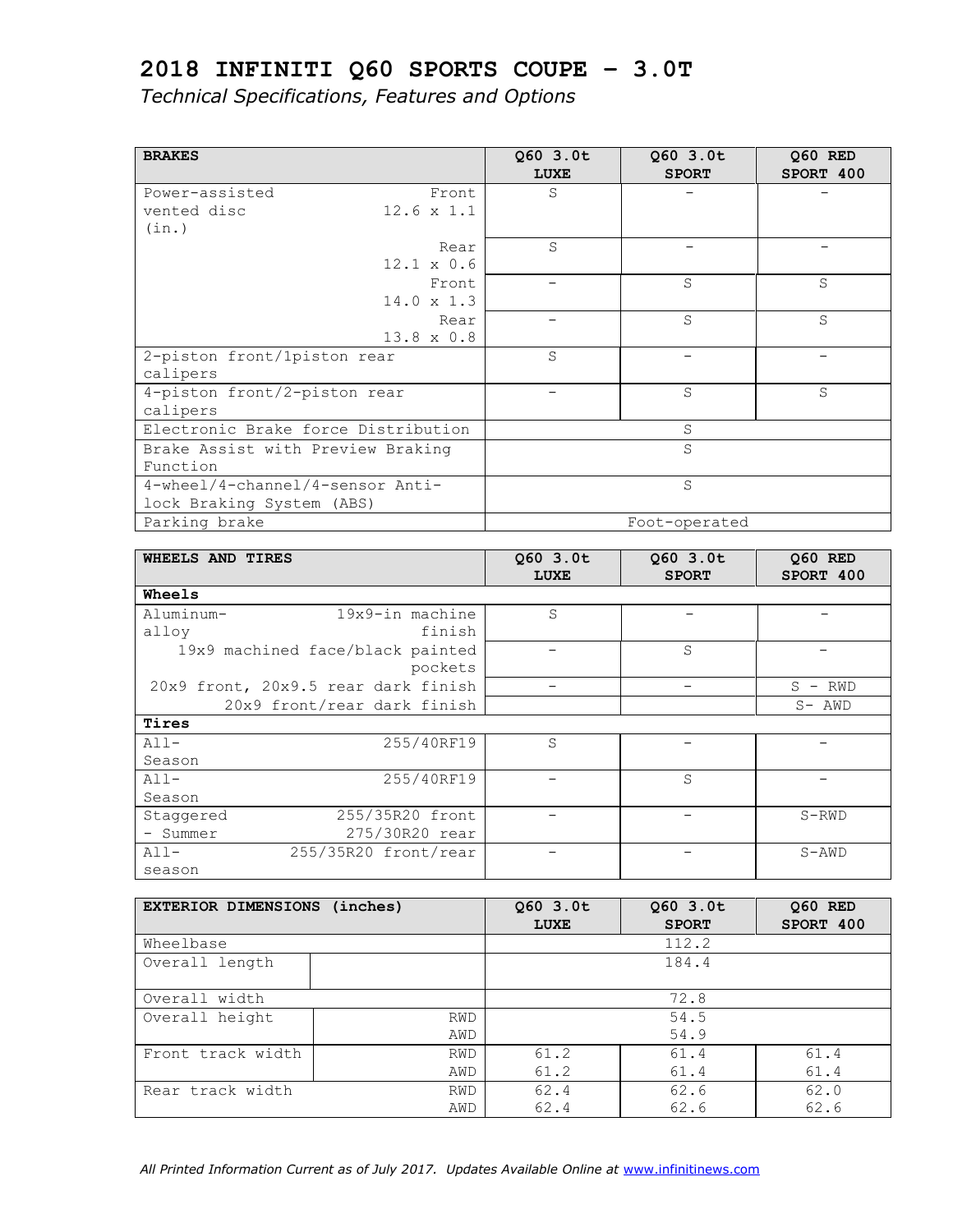| Coefficient of                      | RWD | 0.28          | 0.28                     | 0.29                 |
|-------------------------------------|-----|---------------|--------------------------|----------------------|
| Drag (Cd)                           | AWD | 0.28          | 0.29                     | 0.29                 |
|                                     |     |               |                          |                      |
| EXTERIOR FEATURES AND OPTIONS       |     | Q60 3.0t LUXE | Q60 3.0t<br><b>SPORT</b> | 060 RED<br>SPORT 400 |
|                                     |     |               |                          |                      |
| Signature LED headlights (LED       |     |               | S                        |                      |
| high/low beam), daytime running     |     |               |                          |                      |
| lights                              |     |               |                          |                      |
| Automatic on/off                    |     |               | S                        |                      |
| Adaptive Front lighting System      |     |               | $\mathsf{P}$             |                      |
| (AFS) with high beam assist         |     |               |                          |                      |
| technology                          |     |               |                          |                      |
| Front LED fog lights                |     |               | S                        |                      |
| Body-color dual power controlled    |     |               | S                        |                      |
| heated outside mirrors              |     |               |                          |                      |
| Auto dimming outside mirrors with   |     |               | $\mathsf{P}$             |                      |
| reverse synchronization, memory     |     |               |                          |                      |
| feature                             |     |               |                          |                      |
| Tinted glass power moonroof with    |     |               | S                        |                      |
| rear tilt feature, sliding          |     |               |                          |                      |
| sunshade, one-touch operation       |     |               |                          |                      |
| Speed-sensing flat-blade variable   |     |               | S                        |                      |
| intermittent front windshield       |     |               |                          |                      |
| wipers                              |     |               |                          |                      |
| Body-colored door handles with      |     |               | S                        |                      |
| chrome-plated accents               |     |               |                          |                      |
| Front door handle courtesy lights   |     |               | S                        |                      |
| Flexible stop position doors        |     |               | S                        |                      |
| Dual chrome exhaust finishers       |     | S             | S                        | -                    |
| Unique Red Sport exhaust tip design |     |               |                          | S                    |

| INTERIOR DIMENSIONS (inches) | Front | Rear |
|------------------------------|-------|------|
| Headroom without moonroof    | 37.9  | 34.5 |
| Headroom with moonroof       | 37.4  | 34.5 |
| Shoulder room                | 54.6  | 52.0 |
| Hip room                     | 53.9  | 47.9 |
| Legroom                      | 43.1  | 32.4 |

| INTERIOR FEATURES AND OPTIONS                                                          | 060 3.0t LUXE | 060 3.0t<br><b>SPORT</b> | 060 RED SPORT<br>400 |
|----------------------------------------------------------------------------------------|---------------|--------------------------|----------------------|
| Leatherette seating surfaces                                                           | S             |                          |                      |
| Semi-aniline leather-appointed<br>seats                                                | Ρ             | S.                       | S                    |
| 8-way power driver's seat w/manual<br>adjustable lumbar support                        | S             | S                        |                      |
| Front sport driver's seat with<br>power lumbar, thigh and torso<br>bolster adjustment  |               | S.                       | S                    |
| 8-way power front passenger's seat                                                     | S             | S                        | S                    |
| Leather-covered steering wheel<br>with illuminated audio and cruise<br>control buttons |               | S                        |                      |
| Heated steering wheel                                                                  | P             | Ρ                        | Ρ                    |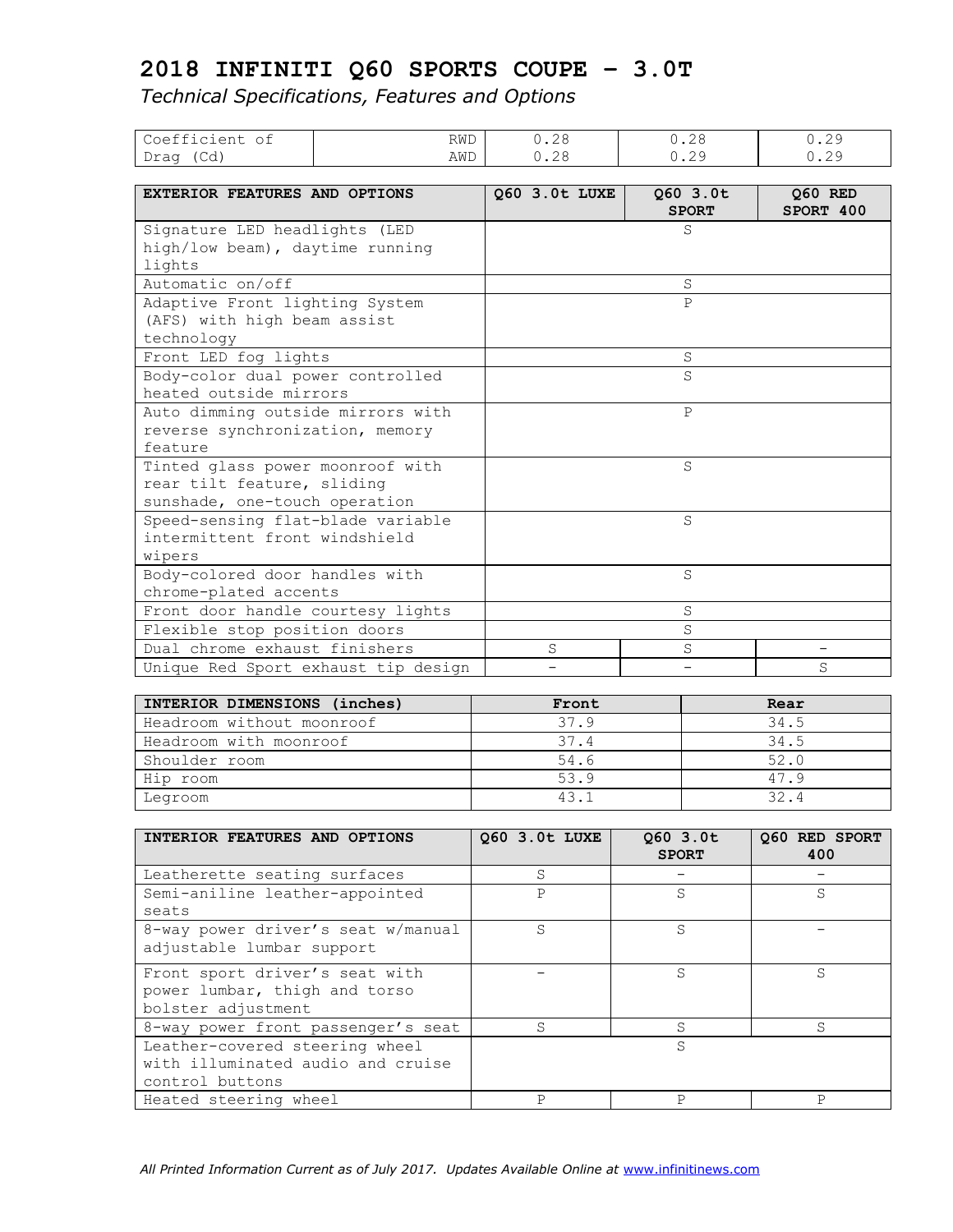| Fine Vision electroluminescent                                    |                          | S            |                          |
|-------------------------------------------------------------------|--------------------------|--------------|--------------------------|
| instrumentation                                                   |                          |              |                          |
| Infiniti InTouch™ dual display                                    |                          | S            |                          |
| system with upper 8" and lower 7"                                 |                          |              |                          |
| VGA LCD touch screens                                             |                          |              |                          |
| INFINITI Controller                                               |                          | S            |                          |
| INFINITI InTuition™: a fully                                      |                          | S            |                          |
| customizable digital environment                                  |                          |              |                          |
| for storing driver settings to                                    |                          |              |                          |
| Intelligent Key                                                   |                          |              |                          |
| "Kacchu" finish aluminum trim                                     | $\rm S$                  | —            | $\overline{\phantom{m}}$ |
| Dark Maple wood trim                                              | $\mathbf P$              |              |                          |
| Carbon fiber trim                                                 | $\overline{\phantom{0}}$ | S            | S                        |
| Silver optic fiber trim                                           |                          | $\, {\bf P}$ | P                        |
| Aluminum sill plates w/ "Infiniti"                                |                          | S            |                          |
| script                                                            |                          |              |                          |
| Heated front seats                                                |                          | $\, {\bf P}$ |                          |
| Around View <sup>®</sup> Monitor with Moving                      |                          | $\mathsf{P}$ |                          |
| Object Detection                                                  |                          |              |                          |
| RearView Monitor                                                  |                          | S            |                          |
| HomeLink® Universal Transceiver                                   |                          | S            |                          |
| Bluetooth® Hands-free Phone System                                |                          | S            |                          |
| with hands-free text messaging                                    |                          |              |                          |
| assistant                                                         |                          |              |                          |
| Dual Zone Automatic Temperature                                   |                          | S            |                          |
| Control with microfiltration                                      |                          |              |                          |
| Advanced Climate Control System                                   |                          | Ρ            |                          |
| with Plasmacluster® air purifier                                  |                          |              |                          |
| Aluminum accented pedals                                          |                          | S            | S                        |
| Memory system for driver's seat,                                  |                          | P            |                          |
| steering wheel and outside mirror                                 |                          |              |                          |
| Driver's seat, steering wheel and                                 |                          | Ρ            |                          |
| outside mirrors position                                          |                          |              |                          |
| synchronization                                                   |                          |              |                          |
| Power tilt and telescope steering                                 |                          | P            |                          |
| wheel                                                             |                          |              |                          |
| Rear Sonar System                                                 |                          | $\, {\bf P}$ |                          |
|                                                                   |                          | S            |                          |
| Rear window defroster with<br>indicator light and timer           |                          |              |                          |
| Illuminated entry system with time                                |                          | S            |                          |
| delay fade-out                                                    |                          |              |                          |
| Front seatback pockets                                            |                          | S            |                          |
| Cruise control w/ steering wheel                                  |                          | S            |                          |
|                                                                   |                          |              |                          |
| mounted controls                                                  |                          |              |                          |
| Power windows with front one-touch                                |                          | $\rm S$      |                          |
| auto-up/down with auto-reverse<br>feature, remote keyless entry   |                          |              |                          |
| operable                                                          |                          |              |                          |
| Remote trunk release,                                             |                          | S            |                          |
|                                                                   |                          |              |                          |
| electromagnetic trunk opener                                      |                          | S            |                          |
| Locking glove compartment with                                    |                          |              |                          |
| light                                                             |                          |              |                          |
|                                                                   |                          |              |                          |
| Driver and front-passenger sun<br>visors with extenders (driver's |                          | S            |                          |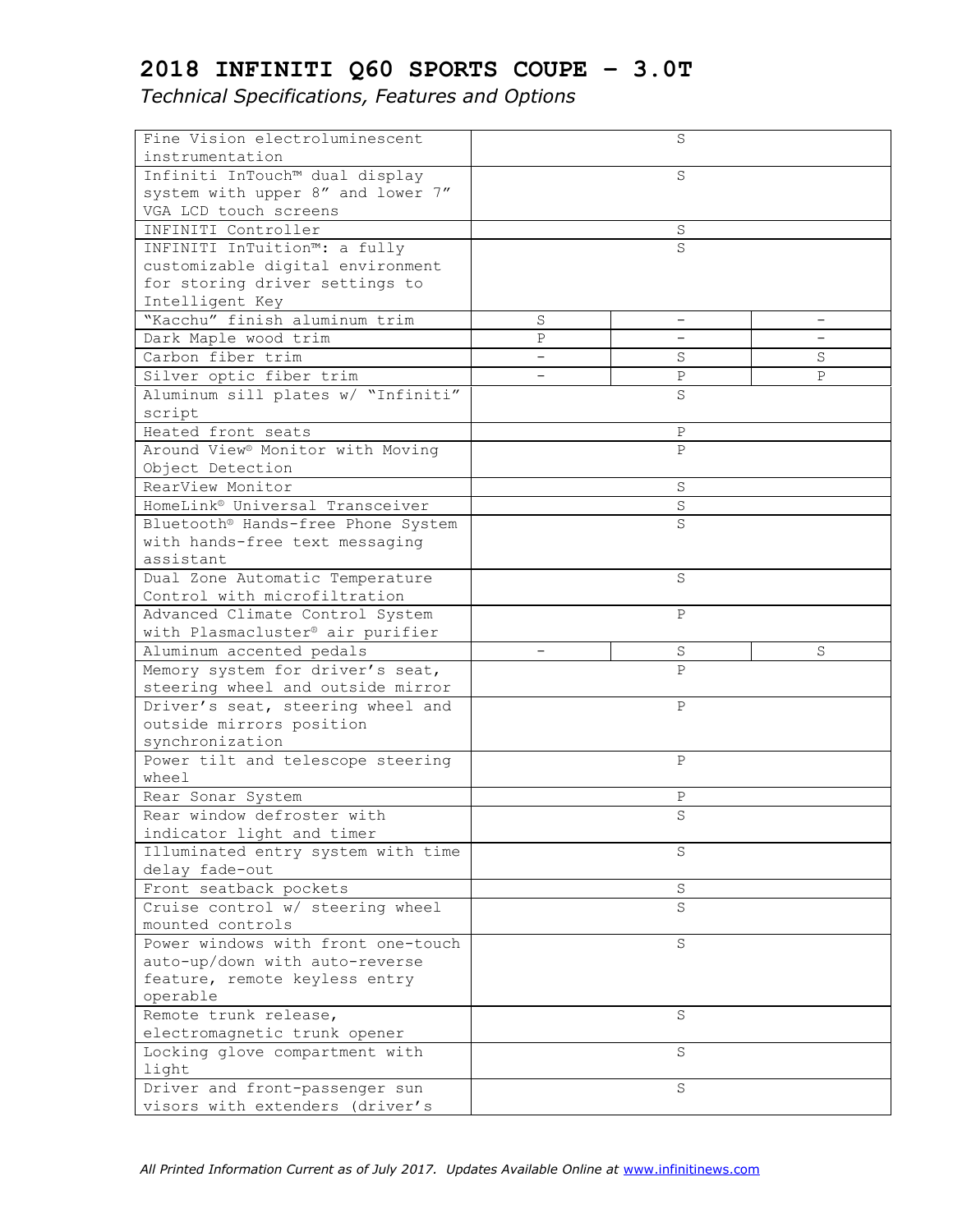| side only) and illum. vanity       |    |    |
|------------------------------------|----|----|
| mirrors                            |    |    |
| Dual overhead map lights w/        | S. |    |
| sunglasses holder                  |    |    |
| Bottleholders/cupholders, 4 front, | S  |    |
| 2 rear                             |    |    |
| Infiniti Intelligent Key system    | S  |    |
| with push button ignition          |    |    |
| Trunk illumination and hooks (4)   | S  |    |
| Steering wheel-mounted paddle      | S  | S. |
| shifters                           |    |    |
| Front armrest with storage         | S  |    |
| compartment, 12-volt power outlets |    |    |
| (one in console, one in front      |    |    |
| storage bin), auxiliary jack,      |    |    |
| video input and two USB connection |    |    |
| ports                              |    |    |
| Retained accessory power for       | S  |    |
| windows and moonroof (if equipped) |    |    |

| <b>INSTRUMENTATION</b>          |   |
|---------------------------------|---|
| Analog speedometer,             | S |
| tachometer, coolant             |   |
| temperature and fuel            |   |
| gauges and white                |   |
| electroluminescent              |   |
| instrumentation                 |   |
| Odometer with dual trip meters  |   |
| Multi-function trip computer    |   |
| display w/instant fuel economy, |   |
| driving time, outside           |   |
| temperature, distance to empty, |   |
| average speed, average fuel     |   |
| economy                         |   |

| AUDIO AND NAVIGATION SYSTEMS                 | 060 3.0t LUXE | 060 3.0t<br><b>SPORT</b> | Q60 RED SPORT<br>400 |
|----------------------------------------------|---------------|--------------------------|----------------------|
| Bose® Performance Series Audio               |               | S                        |                      |
| system with 13 speakers, Bose®               |               |                          |                      |
| Centerpoint <sup>®</sup> simulated sound, CD |               |                          |                      |
| player, RDS andMP3 playback<br>capability    |               |                          |                      |
| HD radio                                     |               | S                        |                      |
| Speed sensing volume control                 |               | S                        |                      |
| Two USB inputs, aux input and                |               | S                        |                      |
| video input                                  |               |                          |                      |
| Rear window in-glass diversity               |               | S                        |                      |
| antenna                                      |               |                          |                      |
| SiriusXM® Satellite Radio                    |               | S                        |                      |
| (SiriusXM® subscription required,            |               |                          |                      |
| sold separately)                             |               |                          |                      |
| SiriusXM® Travel Link with access            |               | S                        |                      |
| to weather, fuel prices, stocks,             |               |                          |                      |
| sports and movie times (SiriusXM®            |               |                          |                      |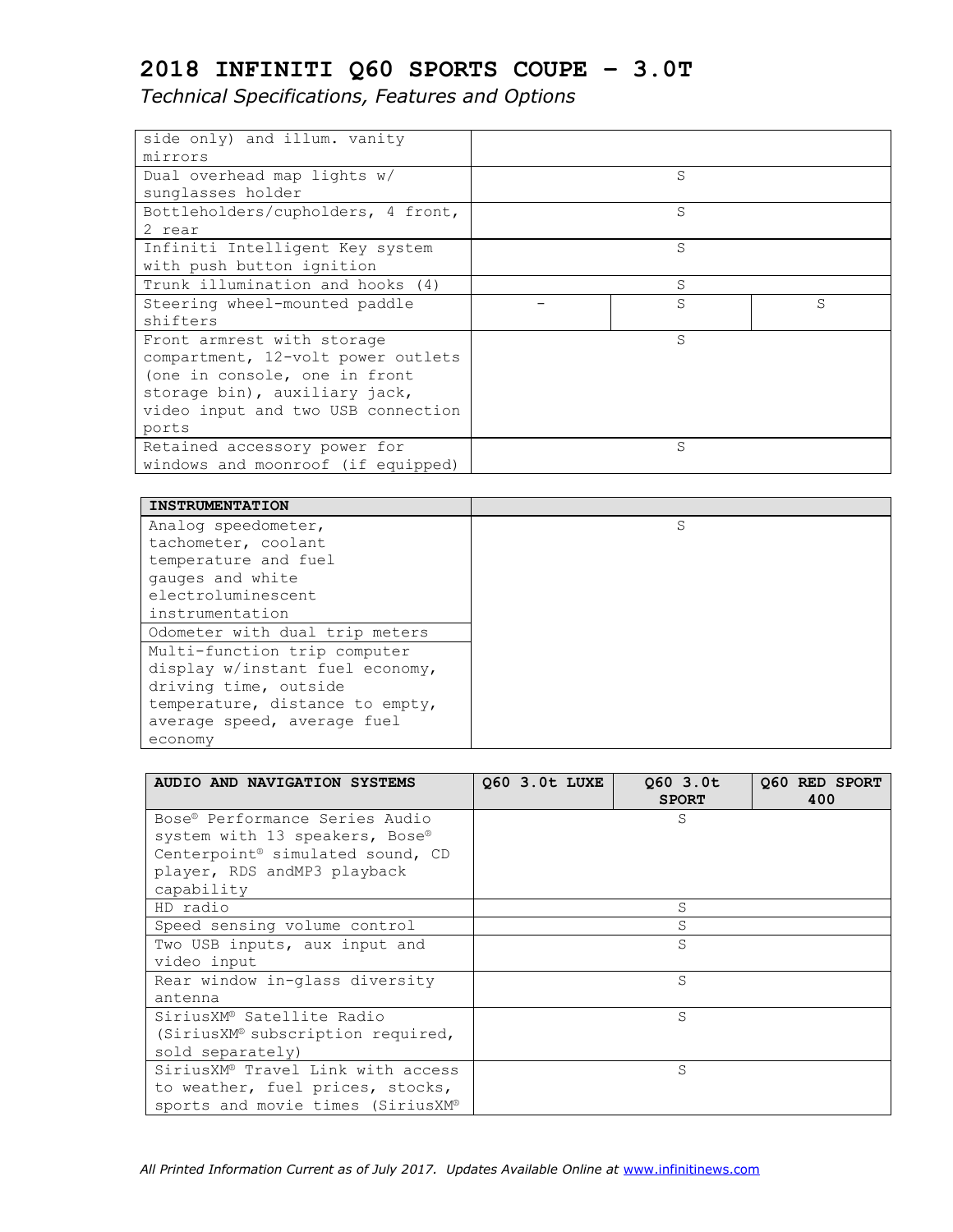| subscription required, four years |   |
|-----------------------------------|---|
| complimentary)                    |   |
| Steering-wheel mounted audio      | S |
| controls                          |   |
| INFINITI Voice Recognition        | S |
| INFINITI InTouch™ with Navigation | P |
| and INFINITI InTouch™ Services,   |   |
| with lane quidance and 3D         |   |
| building graphics, voice          |   |
| recognition for navigation        |   |
| functions, including one-shot     |   |
| voice destination entry, INFINITI |   |
| InTouch™ Services with six months |   |
| of safety, security and           |   |
| convenience services, SiriusXM®   |   |
| Traffic, including real-time      |   |
| traffic information (SiriusXM®    |   |
| subscription required, sold       |   |
| separately)                       |   |

| <b>CAPACITIES</b>              |                                    |
|--------------------------------|------------------------------------|
| Seating capacity               |                                    |
| Interior passenger volume (cu. | 84.6 w/moonroof, 85.4 w/o moonroof |
| ft.)                           |                                    |
| Trunk volume (cu. ft.)         | 8.7                                |
| Fuel tank (gals.)              | 20.0                               |
| Engine oil (qts.)              | 7 4                                |
| Engine coolant (qts.)          | 95                                 |

| <b>CURB WEIGHTS</b> | 060 3.0t | 060 3.0t        | 060 3.0t     | 060 3.0t     | <b>060 RED</b> | Q60 RED      |
|---------------------|----------|-----------------|--------------|--------------|----------------|--------------|
| $(\text{lbs})$      | LUXE RWD | <b>LUXE AWD</b> | <b>SPORT</b> | <b>SPORT</b> | <b>SPORT</b>   | <b>SPORT</b> |
|                     |          |                 | <b>RWD</b>   | AWD          | 400 RWD        | 400 AWD      |
| Front               | 2,153    | 2,290           | 2,195        | 2,334        | 2,195          | 2,347        |
| Rear                | 1,621    | 1,649           | 1,660        | 1,686        | 1,667          | 1,677        |
| Total               | 3,774    | 3,939           | 3,855        | 4,020        | 3,862          | 4,024        |
| Weight              | 57/43    | 58/42           | 57/43        | 58/42        | 57/43          | 58/42        |
| distribution (%)    |          |                 |              |              |                |              |
| fr/rr, w/           |          |                 |              |              |                |              |
| driver)             |          |                 |              |              |                |              |
| GVWR (lbs.)         | 4,905    | 5,082           | 4,905        | 5,082        | 4,905          | 5,082        |

| <b>EPA MILEAGE</b><br><b>ESTIMATES</b><br>(Actual mileage)<br>may vary) | 060 3.0t<br><b>LUXE RWD</b> | 060 3.0t<br><b>LUXE AWD</b> | 060 3.0t<br><b>SPORT</b><br><b>RWD</b> | 060 3.0t<br><b>SPORT</b><br><b>AWD</b> | <b>Q60 RED</b><br><b>SPORT</b><br>400 RWD | Q60 RED<br><b>SPORT</b><br>400 AWD |
|-------------------------------------------------------------------------|-----------------------------|-----------------------------|----------------------------------------|----------------------------------------|-------------------------------------------|------------------------------------|
| City                                                                    | 20<br>19                    |                             |                                        |                                        |                                           |                                    |
| Highway                                                                 | 27<br>27                    |                             |                                        |                                        |                                           |                                    |
| Combined                                                                | 22<br>22                    |                             |                                        |                                        |                                           |                                    |
| <b>EPA</b>                                                              | Subcompact car              |                             |                                        |                                        |                                           |                                    |
| Classification                                                          |                             |                             |                                        |                                        |                                           |                                    |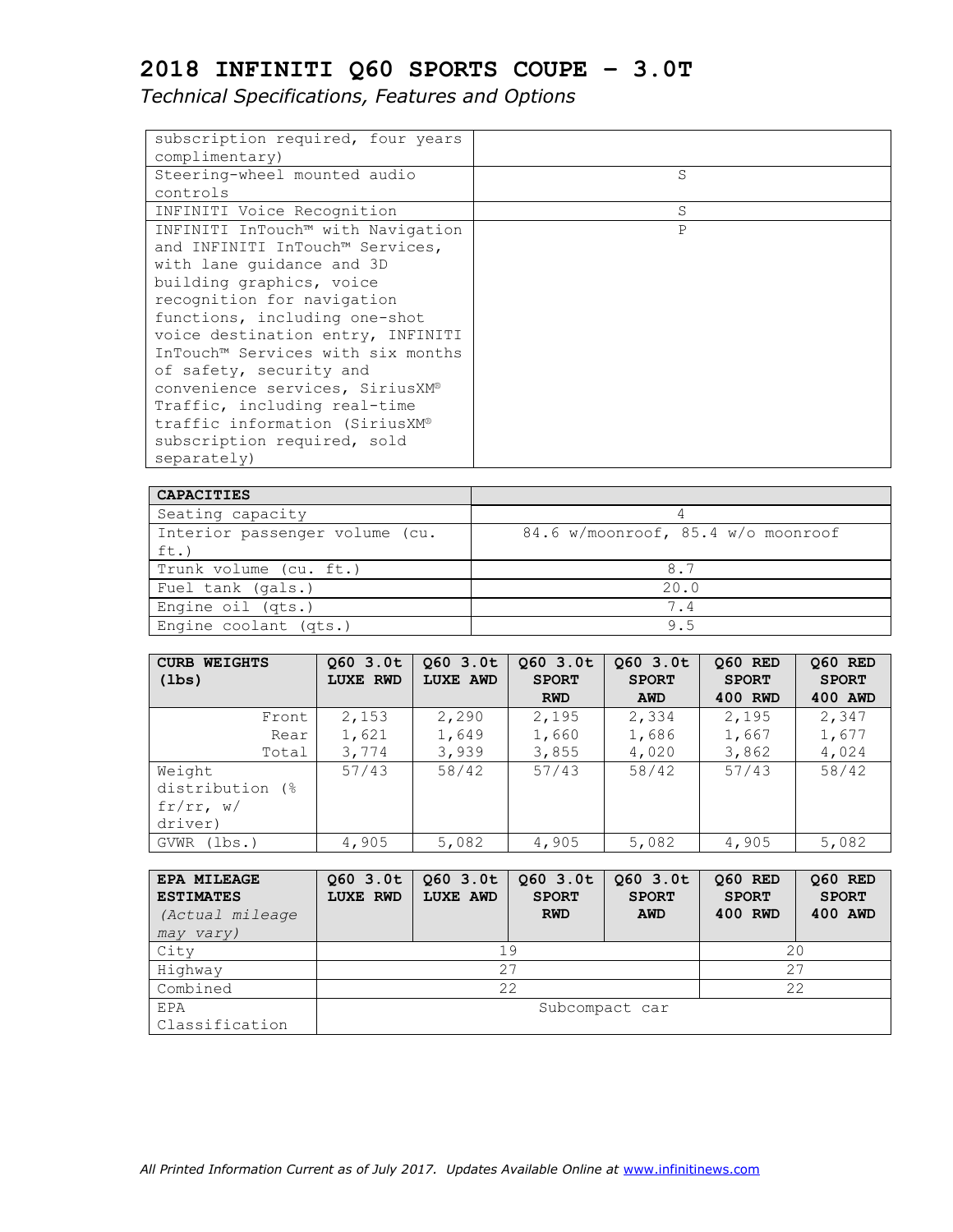| SAFETY AND SECURITY FEATURES              | Q60 3.0t<br>LUXE | $Q60$ 3.0t<br><b>SPORT</b> | Q60 RED<br>SPORT 400 |
|-------------------------------------------|------------------|----------------------------|----------------------|
| Advanced Air Bag System (AABS) with dual- |                  | S                          |                      |
| stage supplemental front air bags with    |                  |                            |                      |
| occupant classification sensor            |                  |                            |                      |
| Front seat-mounted side impact supp. air  |                  |                            |                      |
| bags                                      |                  |                            |                      |
| Roof-mounted curtain side impact          |                  |                            |                      |
| supplemental air bags for front and rear- |                  |                            |                      |
| seat outboard occupant head protection    |                  |                            |                      |
| LATCH System (Lower Anchors and Tethers   |                  |                            |                      |
| for CHildren)                             |                  |                            |                      |
| Front seat belts with pretensioners and   |                  |                            |                      |
| load limiters                             |                  |                            |                      |
| Zone Body construction                    |                  |                            |                      |
| Power window lockout function             |                  |                            |                      |
| Shift interlock system                    |                  |                            |                      |
| Energy-absorbing steering column          |                  |                            |                      |
| Vehicle Security System with indicator    |                  |                            |                      |
| light and Infiniti Vehicle Immobilizer    |                  |                            |                      |
| System                                    |                  |                            |                      |
| Remote Keyless Entry system with panic    |                  |                            |                      |
| alarm                                     |                  |                            |                      |
| Vehicle Dynamic Control (VDC)             |                  |                            |                      |
| Tire Pressure Monitoring System           |                  |                            |                      |
| Brake-Operated Pre-Crash Seat Belts       |                  | Ρ                          |                      |
| Blind Spot Warning and Blind Spot         |                  | $\mathsf{P}$               |                      |
| Intervention®                             |                  |                            |                      |
| Intelligent Cruise Control (Full Speed    |                  | $\mathsf{P}$               |                      |
| Range)                                    |                  |                            |                      |
| Backup Collision Intervention with Rear   |                  | $\mathsf{P}$               |                      |
| Cross Traffic Alert                       |                  |                            |                      |
| Distance Control Assist                   |                  | $\, {\bf P}$               |                      |
| Forward Collision Warning                 |                  | Ρ                          |                      |
| Predictive Forward Collision Warning      |                  | P                          |                      |
| Forward Emergency Braking with pedestrian |                  | P                          |                      |
| detection                                 |                  |                            |                      |
| Lane Departure Warning                    |                  | Ρ                          |                      |
| Lane Departure Prevention with Active     |                  | P                          |                      |
| Lane Control™ (utilizing world's first    |                  |                            |                      |
| production Direct Adaptive Steering       |                  |                            |                      |
| technology)                               |                  |                            |                      |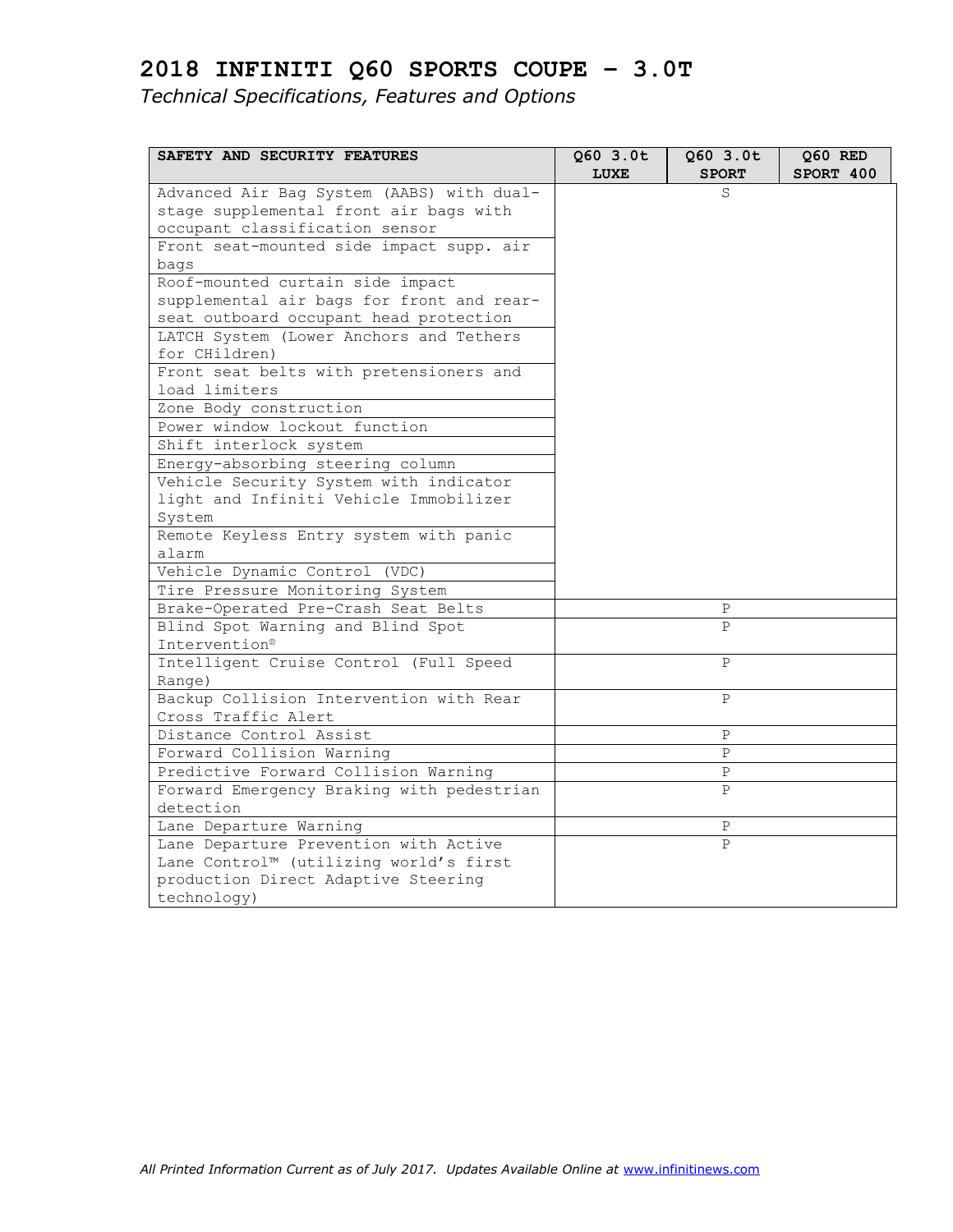| PACKAGES AND OPTIONS                                                                 | $Q60$ 3.0t  | 060 3.0t     | Q60 RED   |
|--------------------------------------------------------------------------------------|-------------|--------------|-----------|
|                                                                                      | <b>LUXE</b> | <b>SPORT</b> | SPORT 400 |
| Sensory Package 3.0t: Auto dimming                                                   | $\Omega$    |              |           |
| outside mirrors; memory function for                                                 |             |              |           |
| steering wheel, driver's seat and outside                                            |             |              |           |
| mirrors; power tilt and telescoping                                                  |             |              |           |
| steering wheel; INFINITI InTouch™ with                                               |             |              |           |
| Navigation and Infiniti InTouch™                                                     |             |              |           |
| Services, with lane guidance and 3D                                                  |             |              |           |
| building graphics, voice recognition for<br>navigation functions, including one-shot |             |              |           |
| voice destination entry, INFINITI                                                    |             |              |           |
| InTouch™ Services with six months of                                                 |             |              |           |
| safety, security and convenience                                                     |             |              |           |
| services, SiriusXM® Traffic, including                                               |             |              |           |
| real-time traffic information (SiriusXM®                                             |             |              |           |
| subscription required, sold separately);                                             |             |              |           |
| driver's seat power lumbar; driver's seat                                            |             |              |           |
| power torso bolsters; driver's seat                                                  |             |              |           |
| memory; driver/front passenger heated                                                |             |              |           |
| seats and steering wheel; remote engine                                              |             |              |           |
| start                                                                                |             |              |           |
| Leather Seating Package: Semi-aniline                                                | O           |              |           |
| leather-appointed front and rear seats                                               |             |              |           |
| Dark Maple Wood Accent Package: Genuine                                              | $\circ$     |              |           |
| Maple wood                                                                           |             |              |           |
| Sensory Package 3.0t SPORT: INFINITI                                                 |             | $\Omega$     | $\Omega$  |
| InTouch™ with Navigation and Infiniti                                                |             |              |           |
| InTouch Services, with lane guidance and                                             |             |              |           |
| 3D building graphics, voice recognition                                              |             |              |           |
| for navigation functions, including one-                                             |             |              |           |
| shot voice destination entry, INFINITI                                               |             |              |           |
| InTouch™ Services with six months of                                                 |             |              |           |
| safety, security and convenience                                                     |             |              |           |
| services, SiriusXM® Traffic, including                                               |             |              |           |
| real-time traffic information (SiriusXM®                                             |             |              |           |
| subscription required, sold separately);                                             |             |              |           |
| heated steering wheel; driver/front                                                  |             |              |           |
| passenger heated seats remote engine                                                 |             |              |           |
| start                                                                                |             |              |           |
| ProASSIST Package: Forward Emergency                                                 | $\Omega$    | O            | O         |
| Braking with pedestrian detection;<br>Predictive Forward Collision Warning;          |             |              |           |
| rain sensing wipers; Around View® Monitor                                            |             |              |           |
| with Moving Object Detection; Blind Spot                                             |             |              |           |
| Warning; Backup Collision Intervention                                               |             |              |           |
| with Rear Cross Traffic Alert, front and                                             |             |              |           |
| rear parking sensors                                                                 |             |              |           |
| ProACTIVE Package: Auto leveling Adaptive                                            | $\circ$     | 0            | O         |
| Front Lighting System; High Beam Assist;                                             |             |              |           |
| Intelligent Cruise Control (Full-Speed                                               |             |              |           |
| Range); Distance Control Assist; Eco                                                 |             |              |           |
| pedal; Advanced Climate Control System                                               |             |              |           |
| with Plasmacluster <sup>TM</sup> and Grape Polyphenol                                |             |              |           |
| filter; Front Seat Driver/Passenger Pre-                                             |             |              |           |